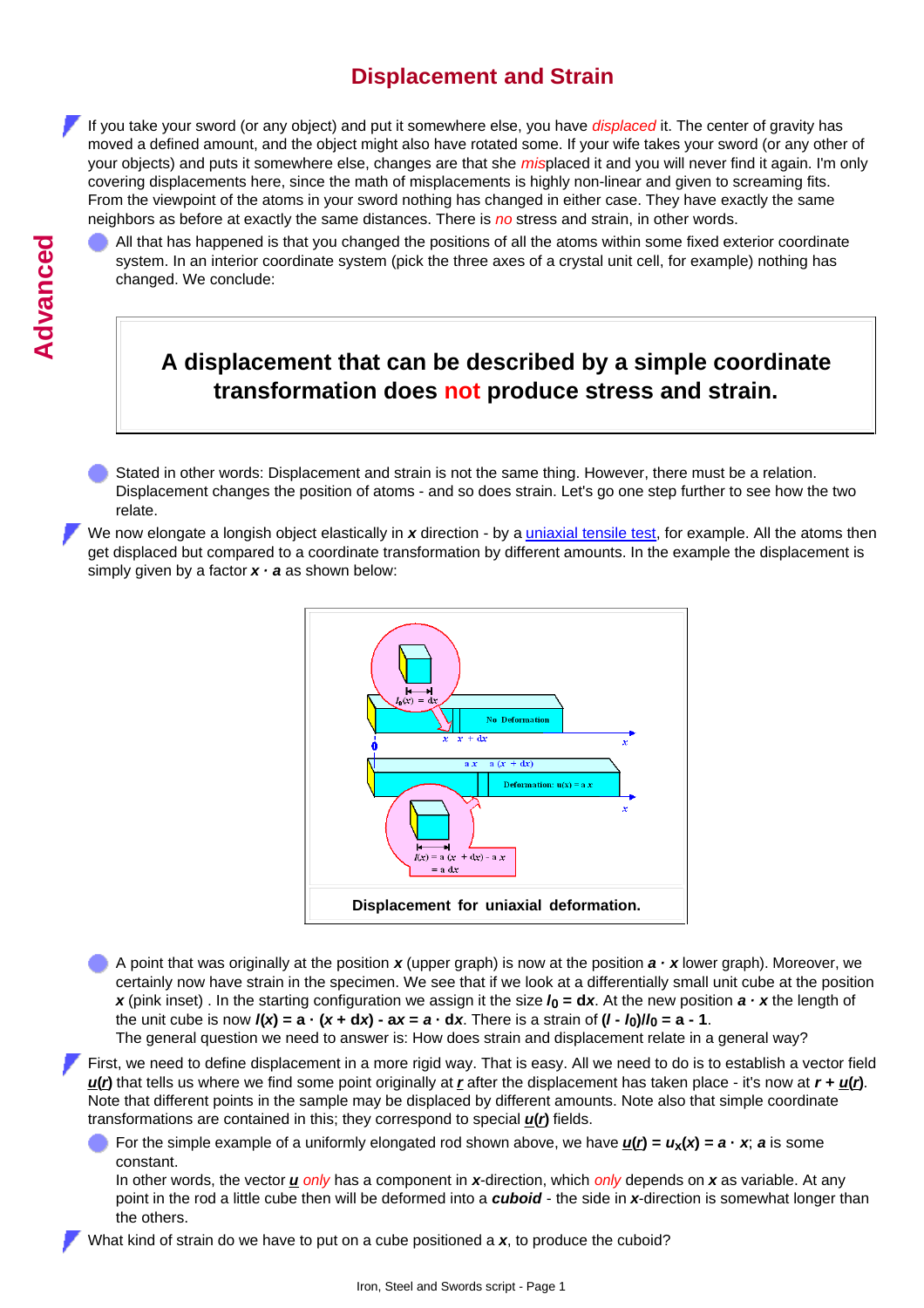Well, since there is only strain in x-direction, we simply write down the elementary formula for strain



If we deform *uniaxially* in all three directions, we get corresponding expressions for **εy** and **εz**. Strain, it becomes clear, is simply the derivative of the displacement.

But strain is described by a [tensor field](http://www.tf.uni-kiel.de/matwis/amat/iss_dec_15_2021/kap_3/illustr/s3_1_2.html#tensor), displacement by a vector field. Something must be missing. Yes indeed! So far we have kept the general shape of the specimen. Right angles at the edges are still right angles after the displacement; a cuboid is still a cuboid.

Since we also might have displacements that introduce shear, meaning that displacement components in *x*-direction may depend on  $y$  or  $z$ , e.g.  $u_x(x, y, z) = a \cdot y$ , we only get part of the truth if we only consider "straight" derivatives like dux/ dx. There are, after all, also "mixed" or partial derivatives; e.g.  $\partial u_x(x, y, z)/\partial y$ . What do those derivatives signify?

Shear strain, of course. A little less easy to see, perhaps, but there can be no doubt about it. You may want to try to show that for yourself with the simple displacement field given above and the following equations as a guideline for what you are looking for.

The relation between a displacement field  $\underline{u}(x, y, z)$  and the strain tensor  $\epsilon_{ij}(x, y, z)$  is given by the following equations:

$$
\underline{u}(x, y, z) = u_{y}(x, y, z) \n u_{z}(x, y, z) = u_{z}(x, y, z)
$$

$$
\epsilon_{ij}(y, x, z) = \begin{pmatrix} \epsilon_{xx} & \epsilon_{xy} & \epsilon_{xz} \\ \epsilon_{yx} & \epsilon_{yy} & \epsilon_{yz} \\ \epsilon_{zx} & \epsilon_{zy} & \epsilon_{zz} \end{pmatrix}
$$

| $du_x$<br>$\epsilon_{xx}$ = | d <i>u</i> y                                                                                                                                                                                                                                                                                                         | $du_z$<br>$\epsilon_{zz}$ = |
|-----------------------------|----------------------------------------------------------------------------------------------------------------------------------------------------------------------------------------------------------------------------------------------------------------------------------------------------------------------|-----------------------------|
| dx                          | $\epsilon_{yy} = \frac{1}{dy}$                                                                                                                                                                                                                                                                                       | dz                          |
|                             | $\epsilon_{yz} = \epsilon_{zy} = \frac{1}{2} \cdot \left( \frac{du_y}{dz} + \frac{du_z}{dy} \right)$<br>$\epsilon_{yz} = \epsilon_{zy} = \frac{1}{2} \cdot \left( \frac{du_y}{dz} + \frac{du_z}{dy} \right)$<br>$\epsilon_{yz} = \epsilon_{zy} = \frac{1}{2} \cdot \left( \frac{du_y}{dz} + \frac{du_z}{dy} \right)$ |                             |